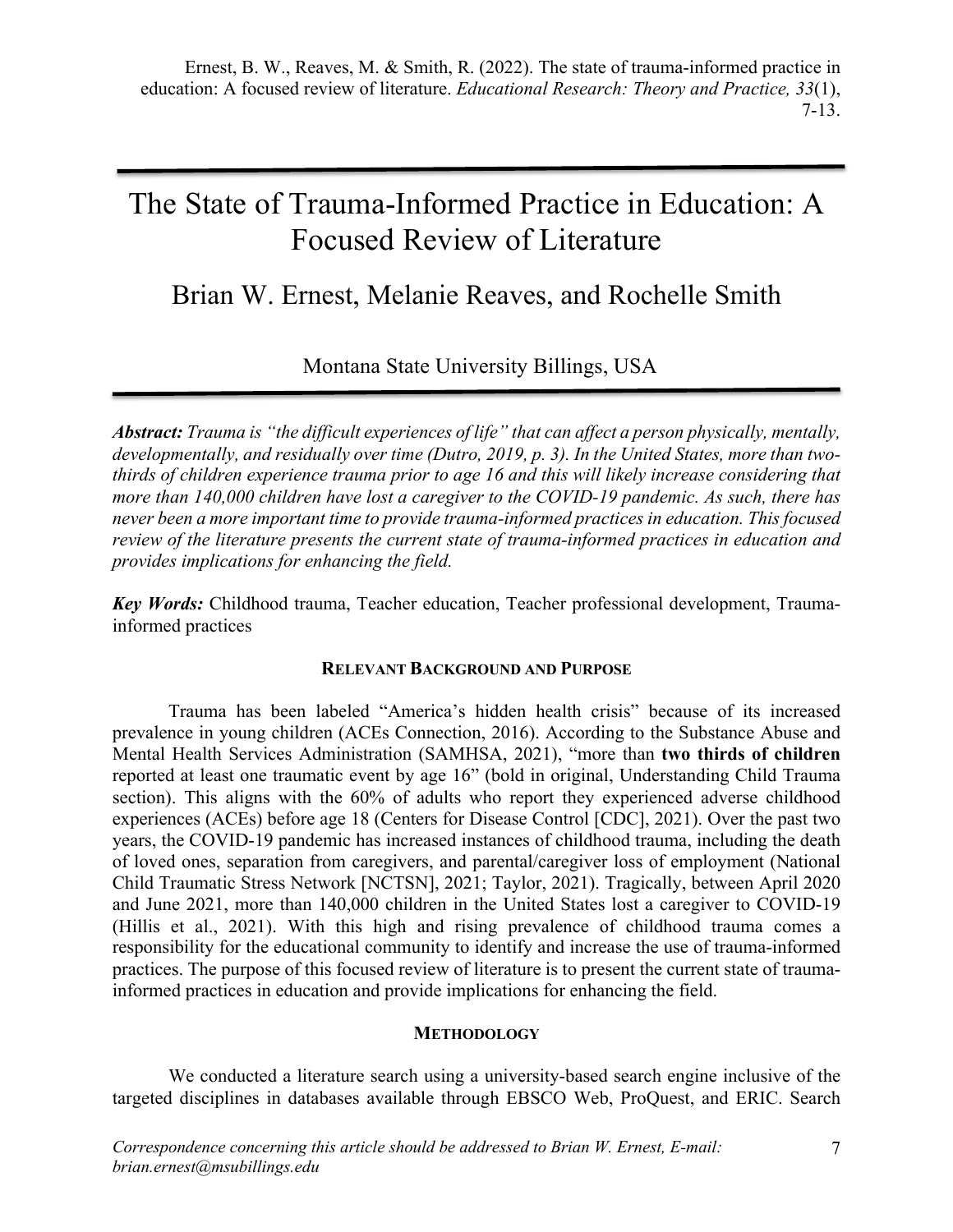phrases included the central term of *trauma-informed or trauma-sensitive,* plus the following: *pedagogy*; *teaching practices*; *professional development*; *resilience; special education; classroom management; pupil control ideology; custodial approach; or humanistic approach*, as well as variations on those phrases to finalize decisions. To be included in the review, articles or books had to meet the following criteria: (a) be peer-reviewed; (b) focus on K-12 general and/or special education; (c) include qualitative, quantitative, and/or mixed methods, and/or literature reviews; and (d) be published within the last 10 years unless deemed seminal. To screen the initial works, we analyzed the titles, abstracts, methods, and findings sections. Additionally, we also completed ancestry searching (Cooper, 2010) of citations from the included works. Ultimately, we included 34 articles, books, and organizational websites (e.g., APA, SAMHSA) in the literature review.

# **FINDINGS**

## **DEFINING TRAUMA**

As the term *trauma* has become more mainstream in recent years, its definition has become broader and more varied (Souers & Hall, 2016). According to the American Psychological Association (APA, 2021), trauma is "an emotional response to a terrible event like an accident, rape, or natural disaster" (para. 1). However, trauma is not only defined by an event but by the perception of the individual in response to an event or series of events. This leaves interpretation of whether experiences are traumatic to individuals and not an outside entity. For example, SAMHSA (2019) defines trauma as:

Resulting from an event, series of events, or set of circumstances that is experienced by an individual as physically or emotionally harmful or life threatening and that has lasting adverse effects on the individual's functioning and mental, physical, social, emotional, or spiritual well-being. (para. 2)

It is an *individual's experience* of harm that can affect a person physically, mentally, developmentally, and residually over time. As such, we agree with Dutro (2019) and others who define trauma as "the difficult experiences of life" (p. 3) because only the person who lived such experiences knows their impact.

### **THE STATE OF TRAUMA-INFORMED PRACTICES IN EDUCATION**

Becoming trauma-informed is a significant undertaking for schools and school personnel. Martin et al. (2017) suggest that "becoming trauma-informed involves a shift in culture, practice, and theoretical framework" (p. 965). Creating trauma-informed schools requires placing knowledge of trauma and its effects at the center of these systems (Clervil & DeCandia, 2013). However, there is currently no "dominant or formally agreed upon framework for trauma-informed practices [nor is there a]...consistent determination of effectiveness" (Thomas et al., 2019, p. 443). The approaches and activities for training and implementing trauma-informed practices and programs vary greatly (Martin et al., 2017). There is also a wide variety of trauma-informed resources and information across websites for national advocacy groups and state Departments of Education (Thomas et al., 2019). Despite ample empirical evidence for effective trauma-informed practices, trauma-informed program evaluations are limited (Berger, 2019).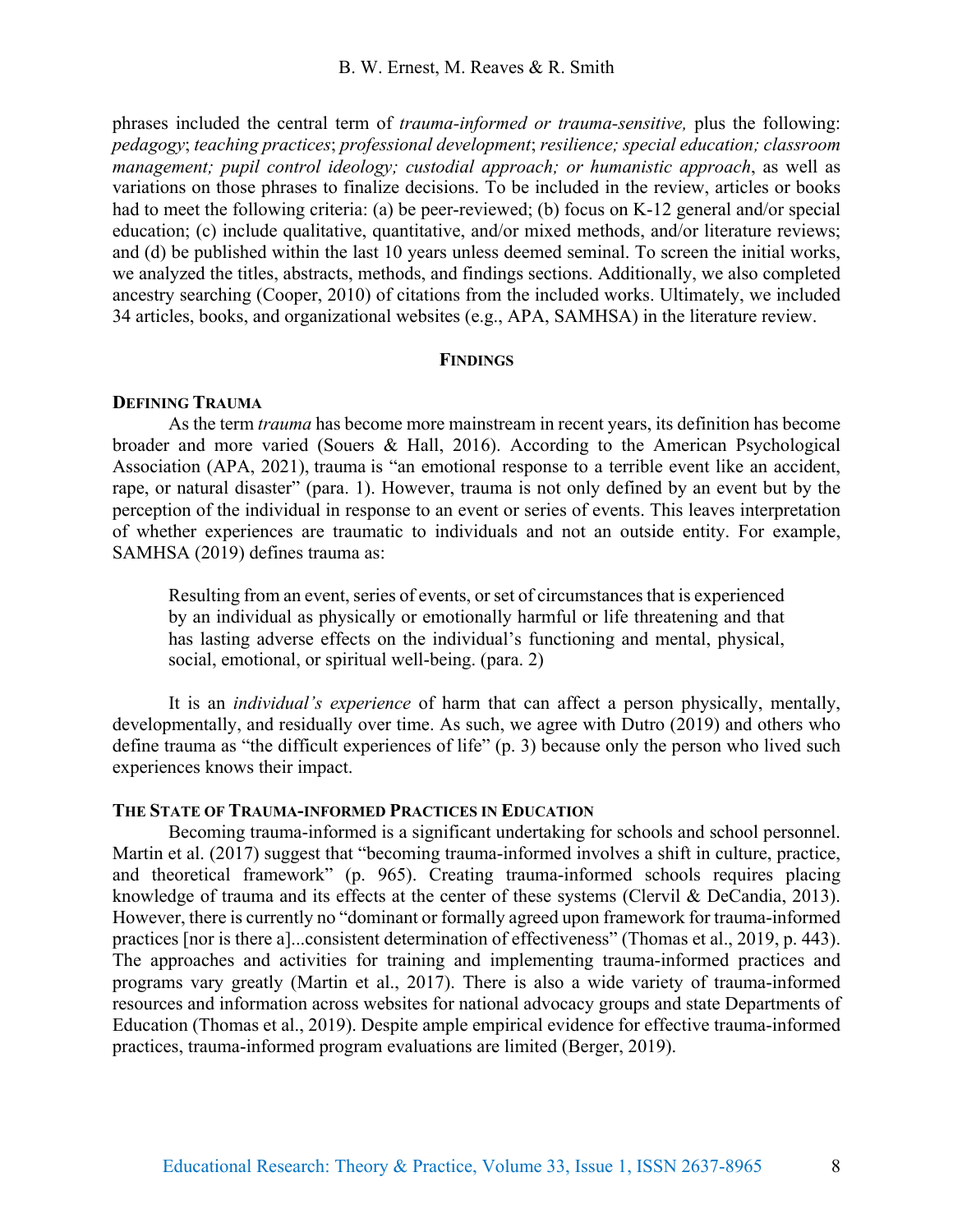### *TEACHER KNOWLEDGE ABOUT TRAUMA-INFORMED PRACTICES*

Children spend significant time in school, making teachers uniquely poised to deliver trauma-informed services (Costa, 2017). Unfortunately, most teachers lack knowledge about the signs of trauma and pedagogical approaches for working with students who have experienced trauma (Márquez-Aponte, 2020). Moreover, when systems are not trauma-informed, retraumatization can be perpetuated. Teachers must be well-informed about what trauma is, how it presents, and how it impacts students. Furthermore, they must be equipped with strategies to respond to students in supportive manners without concern of re-traumatization (Chafouleas et al., 2018). Unfortunately, teachers are entering the field without this information as it is typically not emphasized in teacher preparation programs (Walton-Fisette, 2020).

Trauma is experienced differently by individuals and is intrinsically tied to one's culture and understanding of the world (Dutro, 2019). Students from historically marginalized groups such as students of color, students who identify as LGBTQ+, and students living in poverty experience disproportionally negative outcomes resulting from high stress and trauma (Blitz et al., 2020; McCormick et al, 2018). Therefore, teacher knowledge of trauma-informed practices must also be culturally sustaining/revitalizing (McCarty & Lee, 2014). School professionals who are not knowledgeable about culturally sustaining/revitalizing trauma-informed practices may unintentionally engage in disciplinary practices which contribute to negative outcomes and potentially retraumatize students from vulnerable populations (Blitz et al., 2020).

#### *TRAUMA-INFORMED TRAINING FOR IN-SERVICE TEACHERS*

In-service teachers are primarily learning about trauma-informed practices through professional development (Crosby, 2018). This model of learning poses a significant barrier as professional development is occurring when teachers are already deep into responsibilities such as content delivery, promoting a caring learning environment, focusing on standardized testing, mediating student-to-student conflicts, and handling disruptive behavior (Jennings & Greenberg, 2009). These competing teacher responsibilities can overshadow putting new professional development knowledge and skills into their daily practice (Martin et al., 2017). Additional barriers to successful professional development include lack of support from administrators, lack of support from other teachers, and stigma regarding mental health concerns (Langley et al., 2010).

#### *TRAUMA-INFORMED TRAINING FOR PRESERVICE TEACHERS*

As Brunzell et al. (2019) suggested, teachers entering the field need "to see themselves on the front line for childhood trauma work" (p. 602). Indeed, specific trauma-informed educational interventions for preservice teachers (e.g., Foreman & Bates, 2021) have improved preservice teacher self-efficacy and competence in teaching students with trauma, as well as increased teachers' awareness of how trauma can affect the development of their students. However, the majority of higher education has not shifted to a trauma-informed approach for programs that train educators or professionals for clinical practice (Carello & Butler, 2015). Although preservice teachers often learn basic classroom management, teacher education programs do not always address the effects of context and culture (Caldera et al., 2019; Flower et al., 2017). Furthermore, preservice teachers rarely learn various communication approaches and styles for working with students who experience trauma (Miller & Santos, 2020; Neitzel, 2019). Educator preparation programs must engage in trauma-informed work to meet the needs of their preservice teachers and the students they will serve.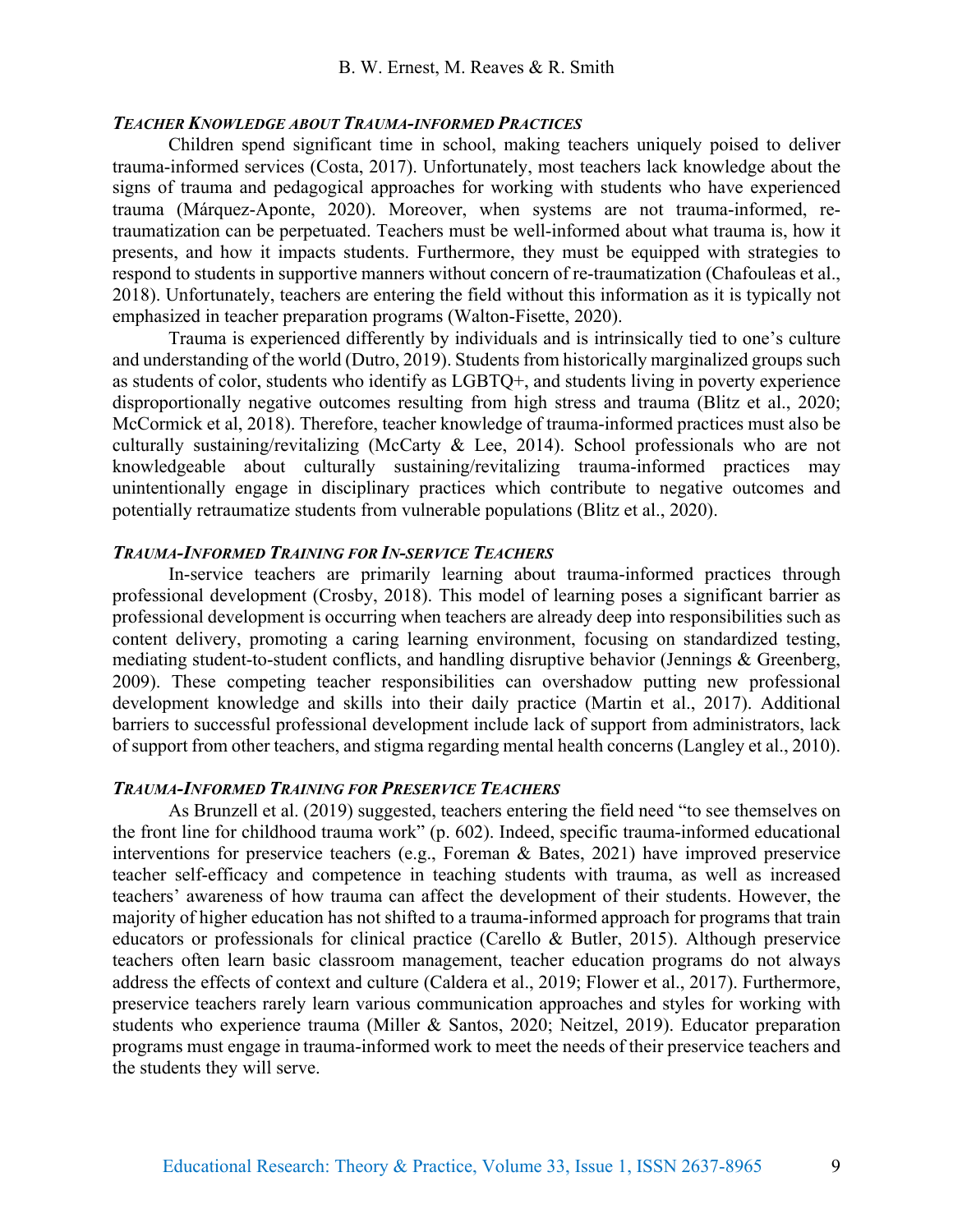#### **IMPLICATIONS AND IMPORTANCE TO THE EDUCATIONAL FIELD**

Teachers are increasingly responsible for their students' social-emotional development in addition to their academic achievement (Walton-Fisette, 2020), including implementing traumainformed practices. Significant barriers to this include a lack of teacher knowledge about traumainformed practices, competing teacher responsibilities, and inadequate pre-service teacher education. We suggest ways to enhance the field for both in-service and preservice teachers.

For in-service teachers, we echo Dutro's (2019) recommendation to weave traumainformed practices into their day-to-day curriculum and add leveraging community partnerships. Implementing trauma-informed practices such as reading stories of characters who have faced traumas and discussing those experiences or having the choice to write about difficult life experiences may offer a way to integrate without adding more to the existing curriculum. This weaving-in approach has worked well in the past for students who struggled with reading comprehension and pro-social behaviors through implementing a relationally oriented reading instruction (e.g., Lysaker et al., 2011). In addition to lessening the time demands, this approach to trauma-informed practices allows the lived experiences of students to be acknowledged in meaningful ways through literacy instruction and practices.

Additionally, we see community-school collaborations as an effective way to leverage multiple stakeholders' knowledge to support students who have experienced trauma. For example, Perry and Daniels (2016) found that coordination between a community clinic, school, and families increased the schools' capacity to identify and provide trauma-sensitive practices as well as improving students' coping skills. Such collaborations can be tailored to the exact needs of the community, schools, families, and children involved, which is important when we consider critical differences in needs from urban to rural areas and complexities such as the need for culturally responsive approaches (e.g., Blitz et al., 2020; Morton & Beradi, 2018).

For preservice teachers, we recommend teacher education programs embed traumainformed practices and focus on developing trauma-sensitive dispositions in the teachers of tomorrow. Teacher preparation programs must include trauma-informed practices as part of the knowledge and skills being developed in preservice teachers. Additionally, our readings and practice have led us to understand that trauma-informed work is more than a list of techniques or practices; it requires developing a disposition toward students that is open, helpful, and empathetic (e.g., McCammon, 2020). We recommend that teacher preparation programs commit to developing trauma-informed dispositions in the teachers of tomorrow.

#### **REFERENCES**

ACEs Connection: A Community-of-Practice Social Network. (2016). *Childhood trauma: America's hidden health crisis*. http://www.acesconnection.com/clip/childhood-traumaamerica-s-hidden-health-crisis

American Psychological Association (2021). Trauma. https://www.apa.org/topics/trauma

- Berger, E. (2019). Multi-tiered approaches to trauma-informed care in schools: A systematic review. *School Mental Health, 11*(4), 650–664. doi:10.1007/s12310-019-09326-0
- Blitz, L. V., Yull, D., & Clauhs, M. (2020). Bringing sanctuary to school: Assessing school climate as a foundation for culturally responsive trauma-informed approaches for urban schools. *Urban Education*, *55*(1), 95-124. https://journals.sagepub.com/doi/pdf/10.1177/0042085916651323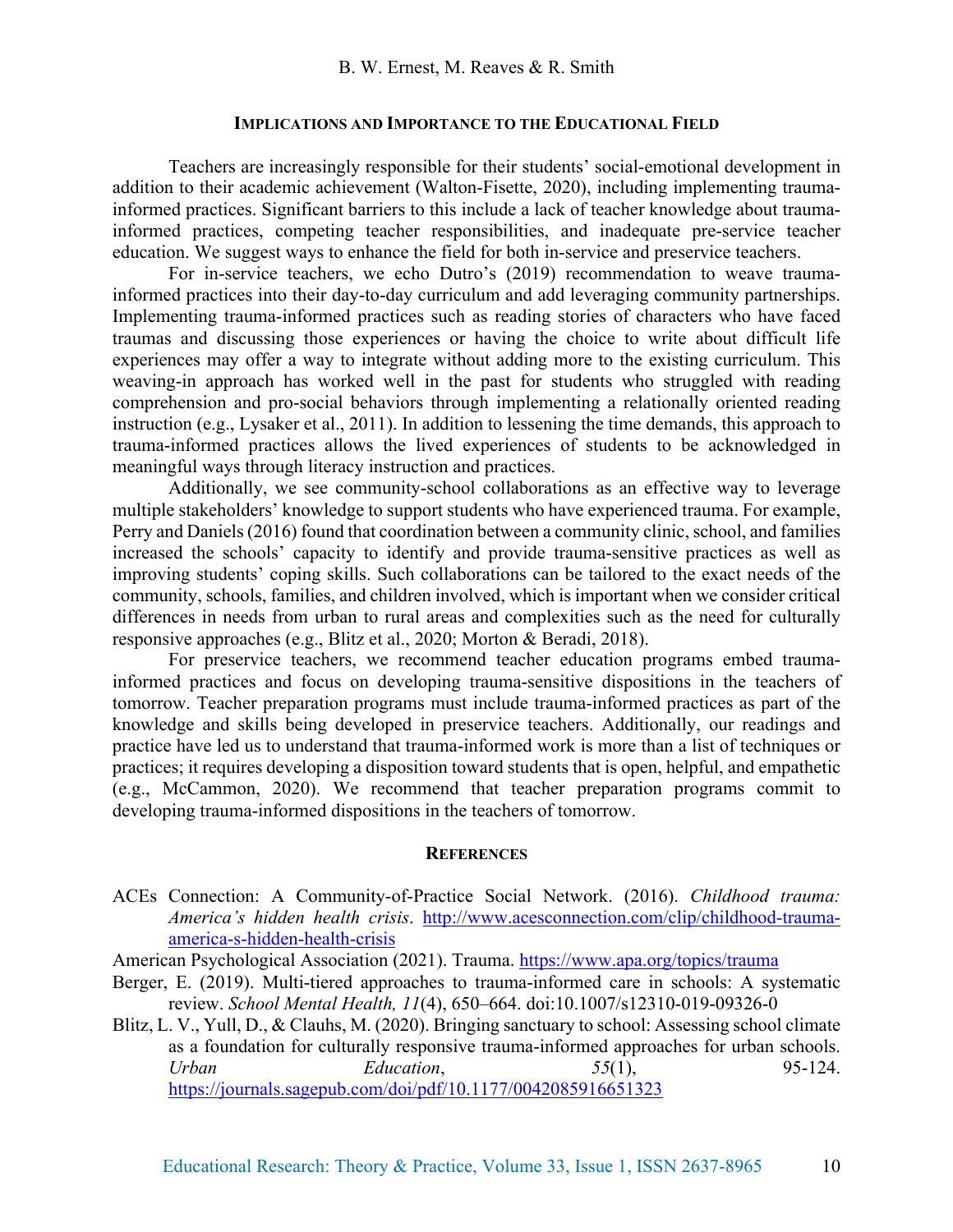- Brunzell, T., Stokes, H., & Waters, L. (2019). Shifting teacher practice in trauma-affected classrooms: Practice pedagogy strategies within a trauma-informed positive education model. *School Mental Health*, *11*(3), 600–614. https://doi.org/10.1007/s12310-018-09308- 8
- Caldera, A., Whitaker, M. C., & Conrad Popova, D. A. D. (2019). Classroom management in urban schools: proposing a course framework. *Teaching Education, 31*(3), 343–361. https://doi.org/10.1080/10476210.2018.1561663
- Carello, J., & Butler, L. D. (2015). Practicing what we teach: Trauma-informed educational practice. *Journal of Teaching in Social Work*, *35*(3), 262-278. https://doi.org/10.1080/08841233.2015.1030059
- Centers for Disease Control (2021). *Preventing adverse childhood experiences.* https://www.cdc.gov/violenceprevention/aces/fastfact.html
- Clervil, R., & DeCandia, C. J. (2013). *Integrating and sustaining trauma-informed care across diverse service systems*. Washington, DC: American Institutes for Research.
- Chafouleas, S. M., Koriakin, T. A., Roundfield, K. D., & Overstreet, S. (2018). Addressing childhood trauma in school settings: A framework for evidence-based practice. *School Mental Health, 11*(1), 40–53. https://doi.org/10.1007/s12310-018-9256-5
- Cooper, H. (2010). *Research synthesis and meta-analysis: A step-by-step approach* (5th ed.). SAGE Publications.
- Costa, D. A. (2017). Transforming traumatised children within NSW Department of Education schools: One school counsellor's model for practise: REWIRE. *Children Australia, 42*(2), 113–126. https://doi.org/10.1017/cha.2017.14
- Crosby, S. D., Howell, P., & Thomas, S. (2018). Social justice education through trauma-informed teaching. *Middle School Journal*, *49*(4), 15–23. https://doi.org/10.1080/00940771.2018.1488470
- Dutro, E. (2019). *The vulnerable heart of literacy: Centering trauma as powerful pedagogy.*  Teachers College Press.
- Flower, A., McKenna, J. W., & Haring, C. D. (2016). Behavior and classroom management: Are teacher preparation programs really preparing our teachers? *Preventing School Failure: Alternative Education for Children and Youth, 61*(2), 163–169. https://doi.org/10.1080/1045988x.2016.1231109
- Foreman, T., & Bates, P. (2021). Equipping preservice teachers with trauma informed care for the classroom. *Northwest Journal of Teacher Education, 16*(1). https://doi.org/10.15760/nwjte.2021.16.1.2
- Hillis, S. D., Blenkinsop, A., Villaveces, A., Annor, F. B., Liburd, L., Massetti, G. M., Demissie, Z., Mercy, J. A., Nelson, C. A., 3rd, Cluver, L., Flaxman, S., Sherr, L., Donnelly, C. A., Ratmann, O., & Unwin, H. (2021) COVID-19-associated orphanhood and caregiver death in the United States. *Pediatrics*. https://doi.org/10.1542/peds.2021-053760
- Jennings, P. A., & Greenberg, M. T. (2009). The prosocial classroom: Teacher social and emotional competence in relation to student and classroom outcomes. *Review of educational research*, *79*(1), 491-525. https://doi.org/10.3102/0034654308325693
- Langley, A. K., Nadeem, E., Kataoka, S. H., Stein, B. D., & Jaycox, L. H. (2010). Evidence-based mental health programs in schools: Barriers and facilitators of successful implementation. *School Mental Health, 2*(3), 105–113. https://doi.org/10.1007/s12310-010-9038-1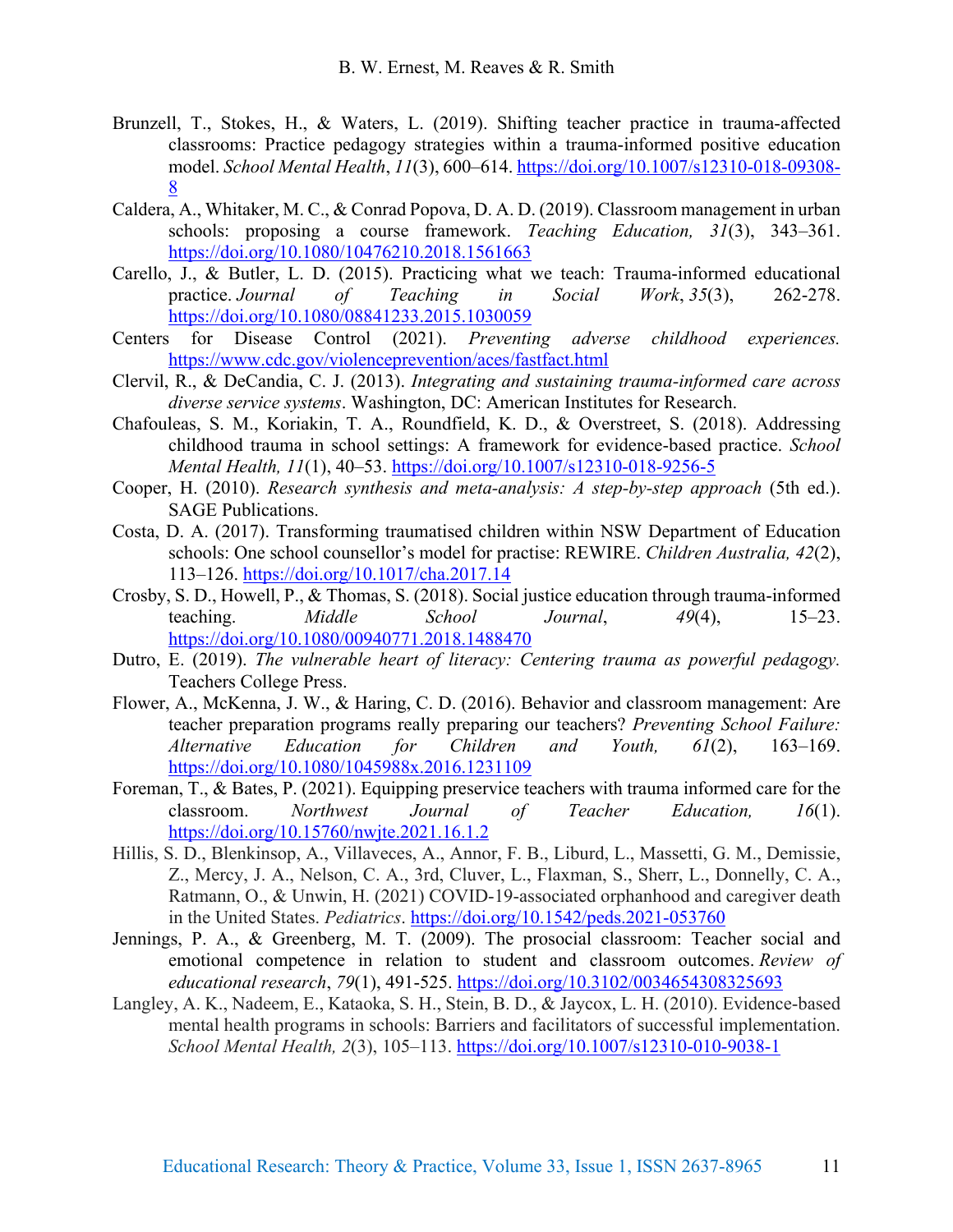- Lysaker, J. T., Tonge, C., Gauson, D., & Miller, A. (2011). Reading and social imagination: What relationally oriented reading instruction can do for children. *Reading Psychology*, *32*(6), 520-566. https://doi.org/10.1080/02702711.2010.507589
- Márquez-Aponte, E. (2020). Trauma-informed strategies to support complexly traumatized adolescents in schools in the time of the COVID-19 pandemic. *Theory in Action*, *13*(3), 124-139. https://doi.org/10.3798/tia.1937-0237.2040
- Martin, S. L., Ashley, O. S., White, L., Axelson, S., Clark, M., & Burrus, B. (2017). Incorporating trauma-informed care into school-based programs. *Journal of School Health*, *87*(12), 958– 967. https://doi.org/10.1111/josh.12568
- McCammon, B. (2020). *Restorative practices at school.* Ulysses Press.
- McCarty, T., & Lee, T. (2014). Critical culturally sustaining/revitalizing pedagogy and indigenous education sovereignty. *Harvard Educational Review, 84*(1), 101–124. https://doi.org/10.17763/haer.84.1.q83746nl5pj34216
- McCormick, A., Scheyd, K., & Terrazas, S. (2018). Trauma-informed care and LGBTQ youth: Considerations for advancing practice with youth with trauma experiences. *Families in Society: The Journal of Contemporary Social Services, 99*(2), 160–169. https://doi.org/10.1177/1044389418768550
- Miller, D., & Santos, R. M. (2020). The characteristics among maltreatment, special education service delivery, and personnel preparation. *The Journal of Special Education*, *53*(4), 216– 225. https://doi.org/10.1177/0022466919836278
- Morton, B. M., & Berardi, A. (2018). Creating a trauma-informed rural community. In R. M. Reardon & J. Leonard (Eds.), *Making a positive impact in rural places: Change agency in the context of school-university-community collaboration in education* (pp. 193-211). Informative Age Publishing, Inc.
- National Child Traumatic Stress Network (2021). *The traumatic impact of COVID-19 on children and families: Current perspectives from the NCTSN*. https://www.nctsn.org/sites/default/files/resources/special-resource/traumatic-impactcovid-childrenfamilies.pdf
- Neitzel, J. (2019). Addressing trauma in early childhood classrooms: Strategies and practices for success. *Young Exceptional Children*, *23*(3), 157–168. https://doi.org/10.1177/1096250619850137
- Perry, D. L., & Daniels, M. L. (2016). Implementing trauma-informed practices in the school setting: A pilot study. *School Mental Health*, *8*(1), 177–188. https://doi.org/10.1007/s12310-016-9182-3
- Souers, K., & Hall, P. (2016). *Fostering resilient learners: Strategies for creating a traumasensitive classroom.* ASCD.
- Substance Abuse and Mental Health Services Administration (2019, August 2). *Trauma and violence*. https://www.samhsa.gov/trauma-violence
- Substance Abuse and Mental Health Services Administration (2021, October 8). *Understanding child trauma*. https://www.samhsa.gov/child-trauma/understanding-child-trauma
- Taylor, S. S. (2021). Trauma-informed care in schools: A necessity in the time of COVID-19. *Beyond Behavior.* https://journals.sagepub.com/doi/pdf/10.1177/10742956211020841
- Thomas, M. S., Crosby, S., & Vanderhaar, J. (2019). Trauma-informed practices in schools across two decades: An interdisciplinary review of research. *Review of Research in Education, 43*(1), 422–452. https://doi.org/10.3102/0091732x18821123